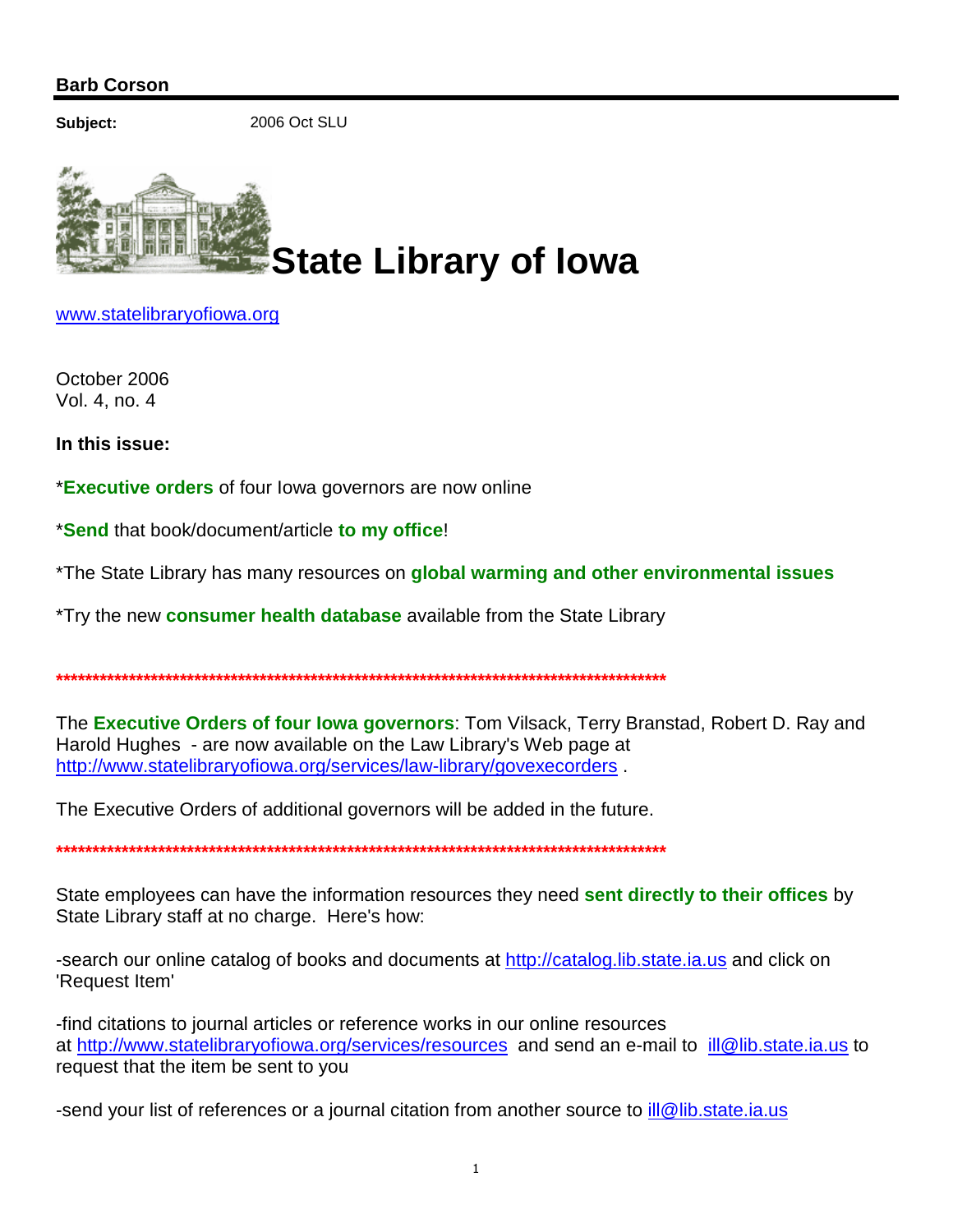Tell us who you are and where to send the materials and we'll get them to you as quickly as possible.

For questions or service via the phone call 515-281-6920 or 800-248-4483.

The State Library of lowa now gives you access to EBSCOhost's new full text consumer health online database called Consumer Health Complete.

This health reference service covers all areas of health and wellness from mainstream medicine to complementary, holistic, and integrated medicine. Topics include aging, cancer, diabetes, drugs & alcohol, fitness, nutrition and dietetics.

Resources include:

-consumer health encyclopedias and reference books

-4,100 evidence-based full text health reports written for the lay person covering diseases, conditions, injuries and procedures

-articles from health-related periodicals and consumer health pamphlets and leaflets from recognized health organizations

-consumer-friendly drug information resources

-5,000 Spanish-language health reports and a Spanish-language health newswire

To access Consumer Health Complete using your State Library card number go to www.statelibraryofiowa.org and click on 'Online Resources' in the left sidebar. Then click on 'EBSCOhost' under database services and enter your number.

If you don't have a card and would like to register for one, click on 'State Library Card' on the left sidebar of the State Library's Web site www.statelibraryofiowa.org.

For more information, or for assistance with medical research contact the State Medical Library at 515-281-5772, 800-248-4483, or e-mail medical.library@lib.state.ia.us.

Check out the list of books below on **energy and other environmental issues** ranging from global warming to the world-wide effects of hurricane Katrina. These titles can be checked out from the State Library through our online catalog at http://catalog.lib.state.ia.us. Search for the title and click on 'Request Item'. You will need a State Library card number to log in, then tell us where to send the item. Or call 515-281-4102 or 800-248-4483.

If you don't have a State Library card go to our home page www.statelibraryofiowa.org and click on 'State Library Card'.

#### **High Tech Trash: Digital Devices, Hidden Toxics, and Human Health** by Elizabeth Grossman. 2006

Disposal bins for the cartridges used in computer printers are becoming commonplace in officesupply stores, and some manufacturers pay the postage for shipping spent cartridges back for proper handling, but what about old computers themselves? How dangerous is the material that goes into them, and what happens to it when the whole caboodle gets thrown out? In this book, journalist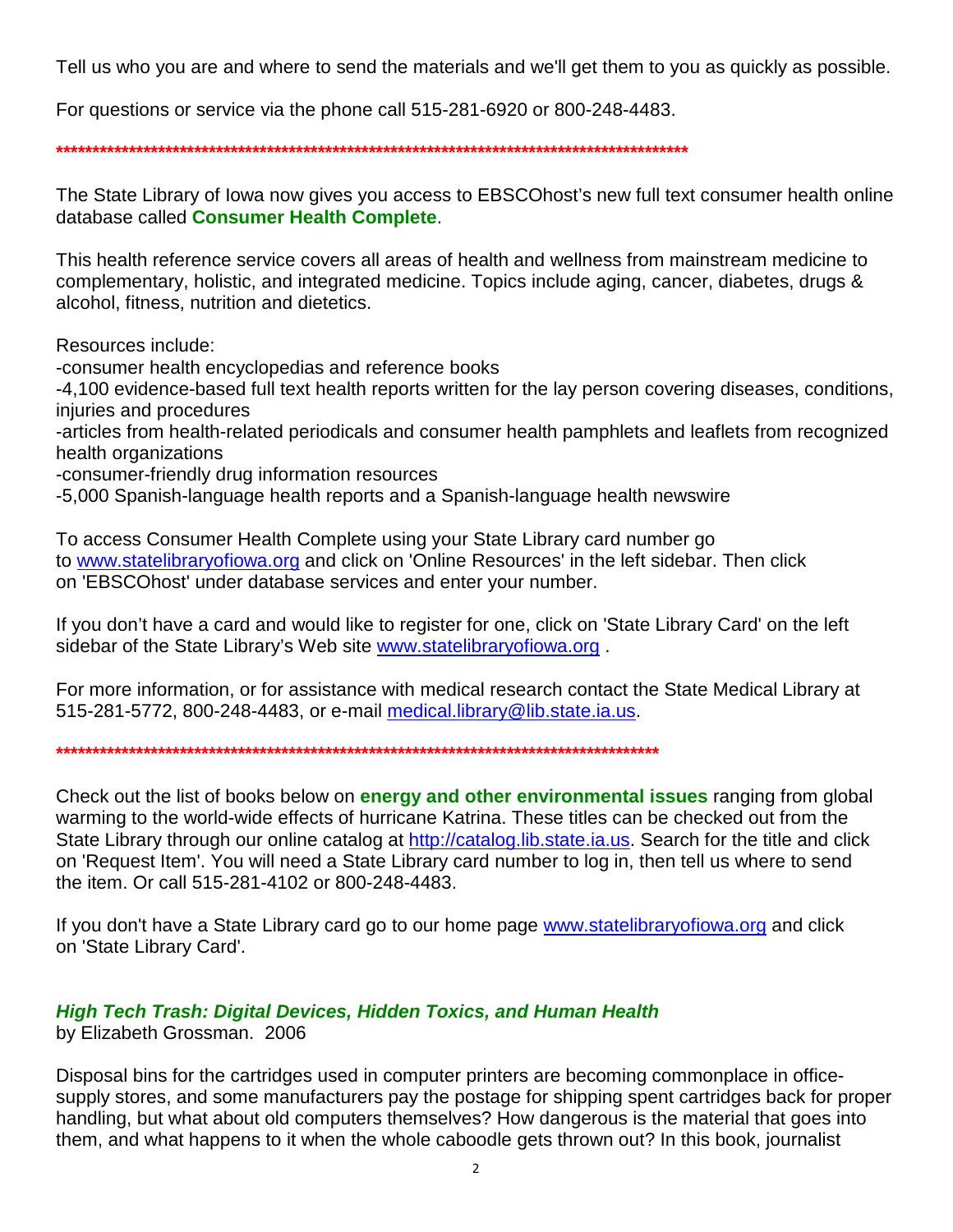Elizabeth Grossman issues a warning against "e-waste": plastics, batteries, flame-retardant chemicals and more. She notes that the environmental harms of the Digital Age "are now being felt by communities from the Arctic to Australia, with poorer countries and communities receiving a disproportionate share of the burden." -- The Washington Post's Book World/washingtonpost.com

## **An Inconvenient Truth**

by Al Gore. 2006

"Our climate crisis may at times appear to be happening slowly, but in fact it is happening very quickly-and has become a true planetary emergency. The Chinese expression for crisis consists of two characters. The first is a symbol for danger; the second is a symbol for opportunity. In order to face down the danger that is stalking us and move through it, we first have to recognize that we are facing a crisis. So why is it that our leaders seem not to hear such clarion warnings? Are they resisting the truth because they know that the moment they acknowledge it, they will face a moral imperative to act? Is it simply more convenient to ignore the warnings? Perhaps, but inconvenient truths do not go away just because they are not seen. Indeed, when they are responded to, their significance doesn't diminish; it grows." -- Al Gore

### **Kicking the Carbon Habit: Global Warming and the Case for Renewable and Nuclear Energy** by William Sweet. 2006

Polar icecaps are melting, ocean levels are rising, greenhouse gas emissions are accelerating—and, says Sweet, the villain of catastrophic climate change is coal, whose sooty carbon emissions make it the single worst energy source. That's the essence of science journalist Sweet's sweeping survey of the America's energy options. He's no fan of oil but acknowledges that its use is too entrenched in our car-driven culture for consumption to be cut anytime soon. He's pessimistic about the time line for implementing fuel-cell technology and sees no fast fix through solar power. And while he agrees that natural gas is cleaner than oil or coal, transmission and storage costs, as well as Chinese and Indian competition for supplies, limit its usefulness for America. That leaves wind generation, among the cleanest energy sources, and nuclear plants, perhaps the most feared, as his chosen methods for powering America's future. Sweet points to Denmark and Great Britain among countries turning to wind farms as a major source of electric power. And in an argument that will dismay many, he cites the Chernobyl nuclear disaster as an aberration in the generally safe record of nuclear energy. It's a grim but realistic assessment. -- Publishers Weekly

# **The Storm: What Went Wrong and Why During Hurricane Katrina: The Inside Story from One Louisiana Scientist**

by Ivor van Heerden and Mike Bryan. 2006

This serious, scientific explanation of what exactly happened in the hours-and years-leading up to Hurricane Katrina's devastation of New Orleans brings a fresh perspective to a tragedy that has generated remarkably similar news accounts over the past eight months. Van Heerden, Deputy Director of the Louisiana State University Hurricane Center, gives a passionate, rigorous account of what went wrong in New Orleans that, if admittedly non-objective, is a noble and credible call for truth and accountability Long recognized by FEMA as one of the three most likely and dangerous disasters threatening the country, the possibility of a hurricane like Katrina was ignored by corrupt politicians and discounted by residents tired of past evacuations (George, Floyd, Ivan, and Rita) that in hindsight seemed unnecessary. Technical details threaten at times to overwhelm readers interested in the